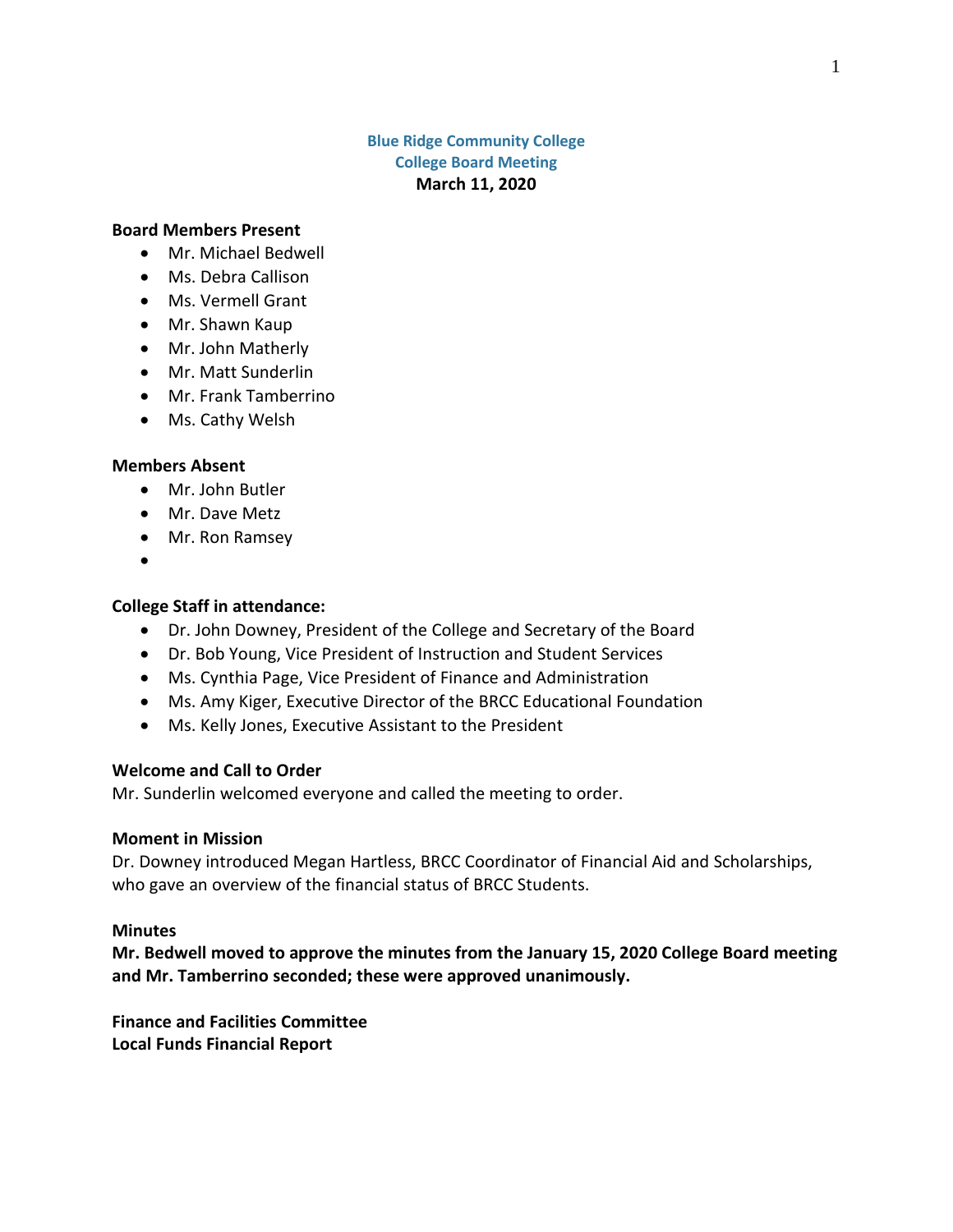Ms. Page and Ms. Callison reviewed the local funds financial results through January 31, 2020. **This report was recommended from committee for approval and to be filed for audit: this was approved unanimously.**

Ms. Page reviewed the VCCS college fees noting that the BRCC administration has recommended no change in fees. **This was recommended from committee for approval; this was approved unanimously.**

Ms. Page reviewed the status of construction projects. Surface parking lot-The new surface lot is expected to be finished late March if the weather is appropriate.

Maintenance reserve projects-The exterior brick project work will begin Monday, March 16. Bridgestone Construction company is on site and will be test drilling tomorrow. The administration is working to minimize disruptions to classes and offices during the project.

Augusta County Service Authority did testing at the college recently which indicated some sewer line repairs will be needed. The County offered for BRCC to tag onto the services they will be utilizing which will hopefully help reduce the costs to the college. The local budget for 2020- 21 will include a request for funding of this project.

Ms. Page reported that the committee reviewed a Facilities Use proposal and suggested several changes so this will be reviewed again at the May meeting.

Ms. Page gave an overview of the Waynesboro Online Outpost including info on the activities and usage there.

# **Curriculum and Student Affairs Committee**

Dr. Young and Mr. Bedwell reported for the committee.

## **ACTION ITEMS**

- 1. Course Changes-**These were recommended from committee for approval; they were approved unanimously.**
	- a. Activate BIO 250 Biotechnology Research Methods and Skills from the VCCS Master Course File
	- b. Activate ART 115 Current Issues in Web Design from the VCCS Master Course File
	- c. Activate HCT 101 Healthcare Technician I and HCT 102 Healthcare Technician II from the VCCS Master Course File
	- d. Activate ENG 125 Introduction to Literature from the VCCS Master Course File
- 2. Approve Digital Design and Graphics: a new specialization of the AAS in Information Systems Technology- **This was recommended from committee for approval; it was approved unanimously.**
- 3. Discontinuations- **These were recommended from committee for approval; they were approved unanimously.**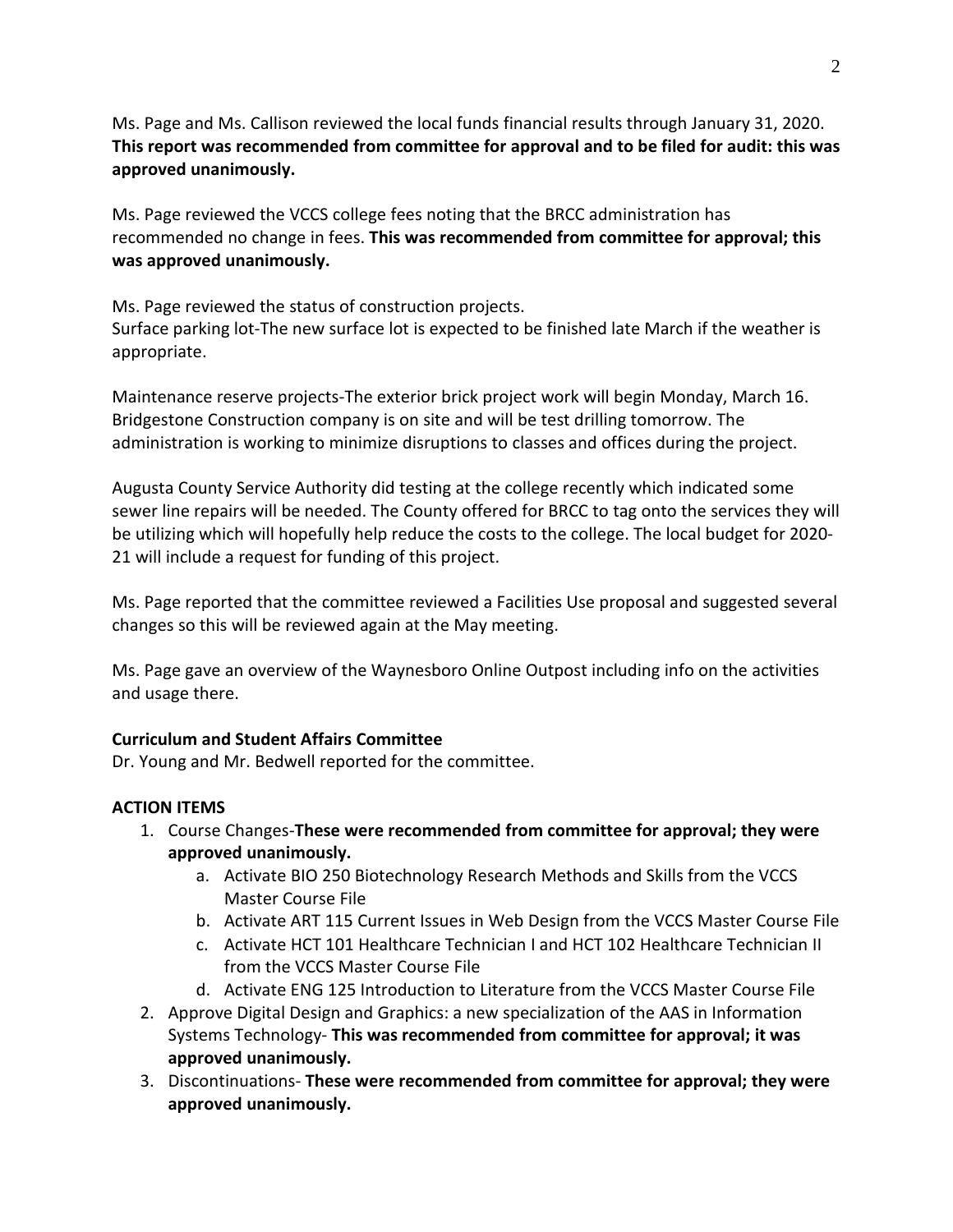- a. Discontinue the Elementary Education specialization of the AA&S in College/University Transfer
- b. Discontinue multiple PED prefixed courses
- c. Discontinue multiple HLT prefixed courses

## **CONSENT AGENDA- All items on the Consent agenda were recommended from committee for approval; they were approved unanimously**

- 4. Program Revisions
	- a. Add BIO 250 to the AAS in Advanced Manufacturing Technology, Biotechnology Specialization in the fourth semester. Move Literature/Fine Arts/Humanities elective to the third semester.
	- b. Add BIO 250 to the CSC in Manufacturing Biotechnology Technician II.
	- c. Replace ETR 164 with ITN 106 and ETR 225 with ITN 208 in the Advanced Manufacturing Technology Mechatronics Specialization
	- d. Replace ETR 164 with ITN 106 and ETR 225 with ITN 208 in the CSC in Mechatronics IV.
	- e. Remove MAC 195 Math Applications for Mechanisms from the CSC in Mechatronics I
- 5. Course Revisions
	- a. Add ENG 125 as a Literature/Fine Arts/Humanities elective for the Associate of Applied Science degrees
- 6. Credit for Prior Learning
	- a. Award credit for ITN 106 and ITN 107 in all IST programs for successful completion of the Google IT Support Professional Certificate
	- b. Award credit for HCT 101 and HCT 102 for CNA certification

## **INFORMATION ITEMS**

# **Dr. Young gave an overview of all of the Information Items**

G3: Get Trained, Get a Job, Give Back Transfer Virginia Direct Enrollment Bridge to JMU SACSCOC Accreditation 5-Year Review

## **Personnel Report**

Ms. Page reviewed the personnel report on page 72

## **Enrollment**

Dr. Young distributed and reviewed the enrollment report noting that enrollment is down for dual enrollment and is up in other enrollment.

## **Educational Foundation**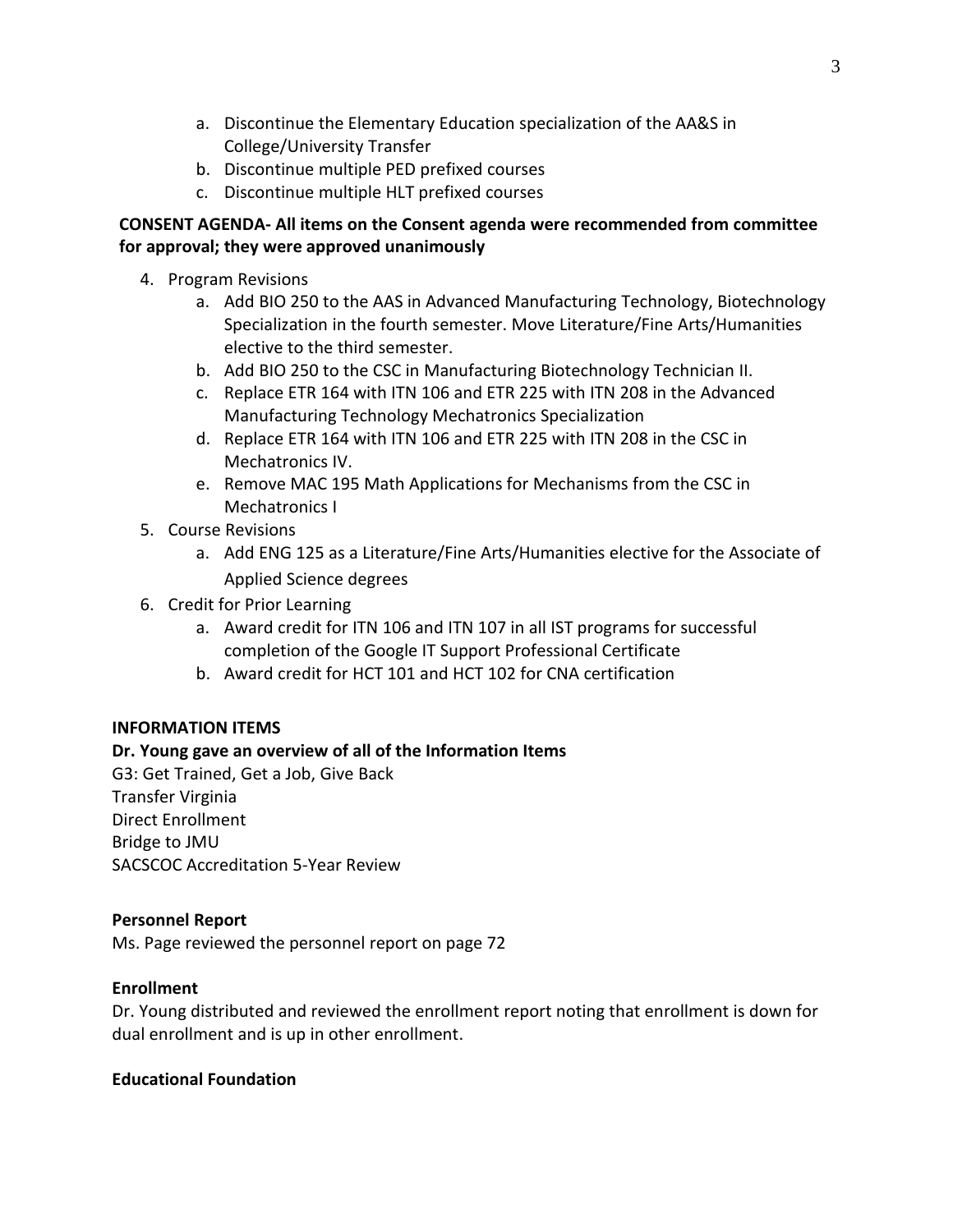Ms. Kiger reviewed information for the Foundation, noting that the Blue Ridge Fund is at over \$140,000 indicating that they reached their goal well before the end of the fiscal year. The biggest fundraiser for the Blue Ridge Fund is Spring Fling which will be Friday, April 17, 2020. It is the 25<sup>th</sup> Spring Fling and there will be a roaring 20's theme. The Great Community Give is on April 21 and the Foundation is planning to participate again.

Educational Foundation Board members will be attending High School Scholarship Award Assemblies again this spring to award scholarships.

## **Old Business**

## **Graduation**

Graduation is 10 a.m. May 9 with a rain date of Monday evening, May 11. Dr. Downey reported Steve Landes will be the graduation speaker.

### **New Business**

### **Small Business Summit**

The local legislators are looking to have a small business summit on campus and will be inviting the governor; they have asked for permission to serve alcohol.

## **This was moved by Ms. Welsh and seconded by Mr. Tamberrino; this was approved unanimously.**

### **Board Self Eval**

Dr. Downey distributed a board self evaluation form to the members in attendance and asked them to fill it out and turn it in before they left or could email it back. The results will be discussed at the May meeting.

#### **President's Report**

Dr. Downey distributed and reviewed FOIA guidelines reminding the board members of the rules/regulations.

Dr. Downey reported that it looks like G3 will pass with the VCCS receiving \$38 million per year for the next two years.

Dr. Downey noted that the state budget is favorable for Higher Ed; there is an incentive to not raise tuition and but there are raises included which may be a challenge for colleges to meet.

In light of the recent Covid-19 outbreak, several area colleges have closed/offering classes strictly online.

SACSCOC is requiring our five year report this summer and will be doing an onsite review of dual enrollment sites in October.

Several VCCS colleges have requested dorms so it has been discussed by the VCCS.